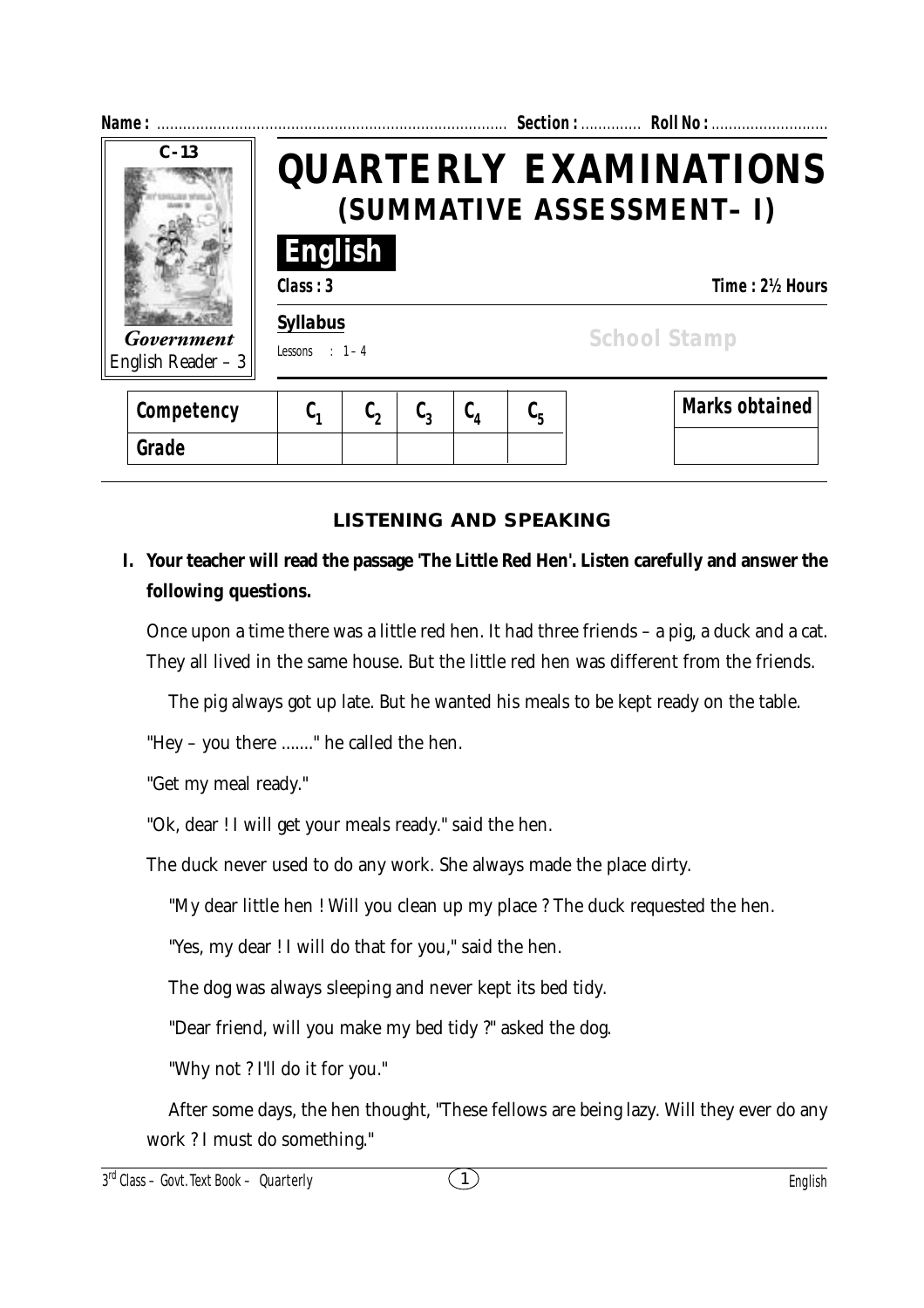**1) Who was not lazy ?**

# **Ans. 2) What did the little red hen do with the grain ? Ans. 3) Where did the little red hen take the wheat ? Ans. 4) Do you think the little red hen finally shared the bread with her friends ? Ans. 5) What lesson, do you think, the hen will teach them ?**

#### **Ans.**

**II. Look at the pictures and say how the rat escapes from the cat.**



## **You may begin like this :**

One day a cat saw a mouse. It jumped at it. The mouse was scared. It started running. First it went ....

**Ans.**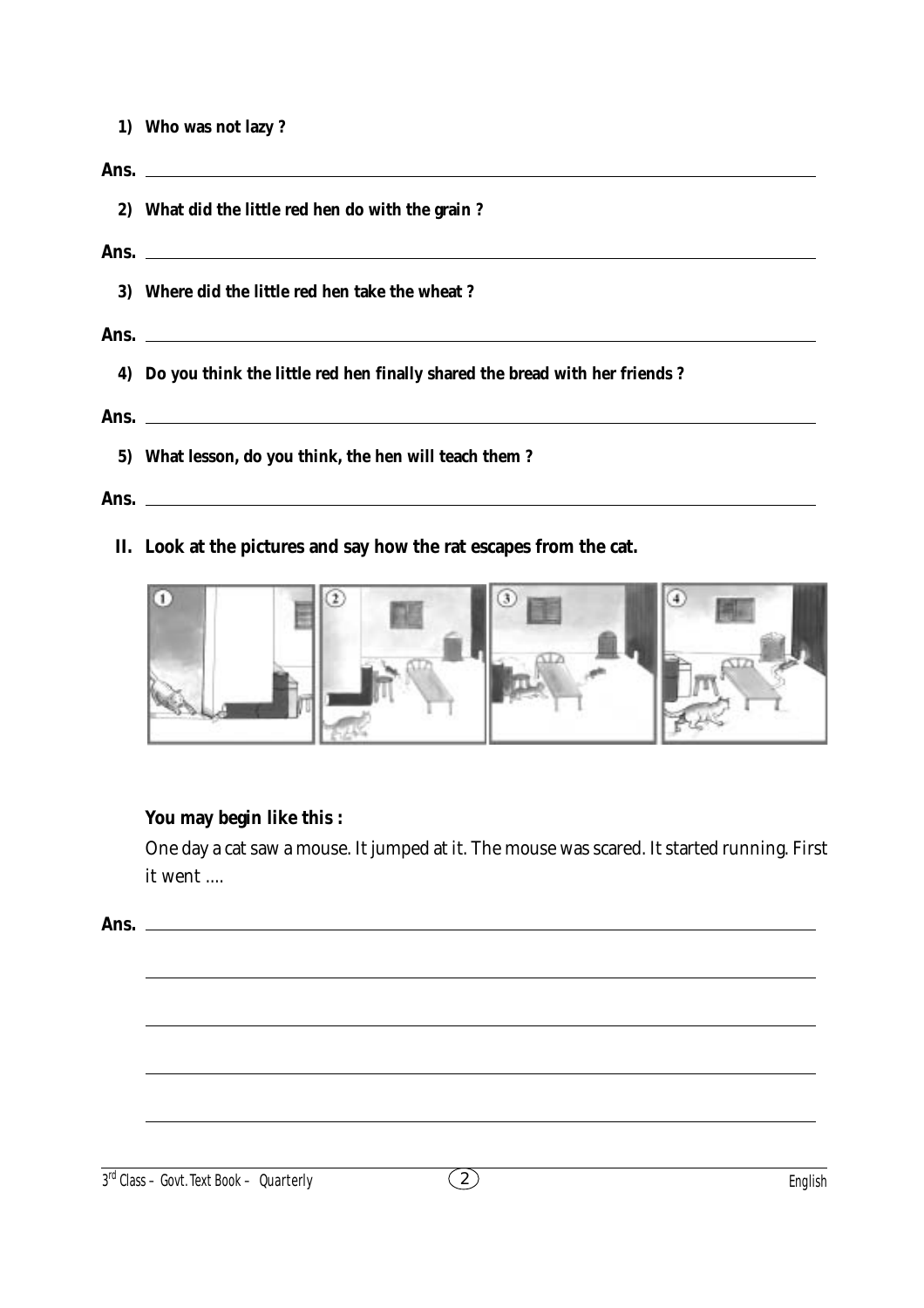# **READING & RESPONDING**

**I. The pencil drew a lively picture of a cat. The mouse ran away looking at it. Draw your own cat and describe it.**

|      | II. Answer the following questions.                                                                                   |  |
|------|-----------------------------------------------------------------------------------------------------------------------|--|
| 1)   | What is the most interesting thing about Rail Raja?                                                                   |  |
| Ans. |                                                                                                                       |  |
|      |                                                                                                                       |  |
| 2)   | Where did the little red hen take the wheat?                                                                          |  |
|      |                                                                                                                       |  |
| Ans. |                                                                                                                       |  |
|      | 3) Where would you like to go on a holiday trip? Why?                                                                 |  |
| Ans. | <u> 1989 - Johann Harry Harry Harry Harry Harry Harry Harry Harry Harry Harry Harry Harry Harry Harry Harry Harry</u> |  |
|      | 4) Why did the mouse run away looking at the picture?                                                                 |  |
|      |                                                                                                                       |  |
|      |                                                                                                                       |  |
|      | 5) Who was not lazy?                                                                                                  |  |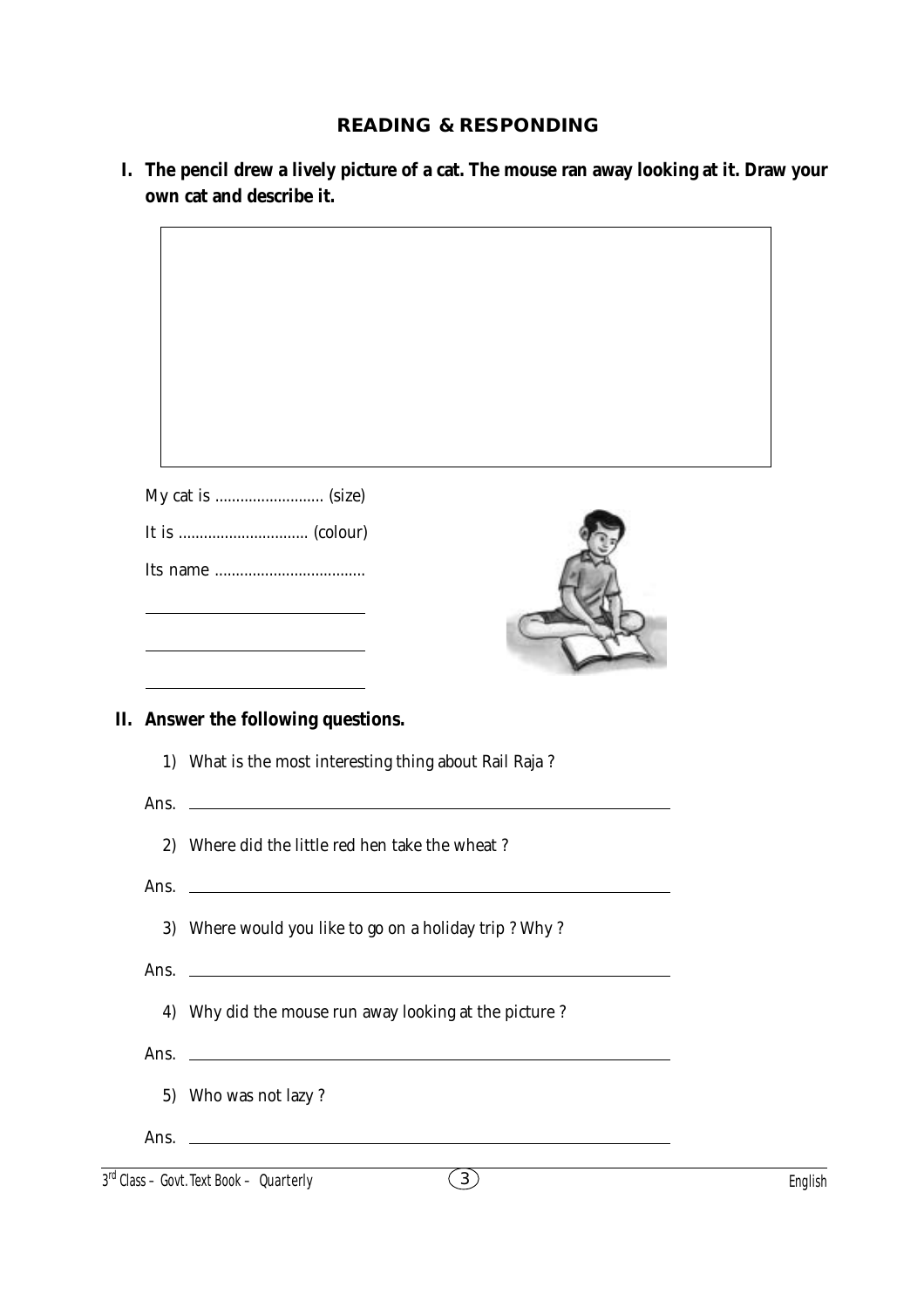#### **WRITING**

**I. Colour the picture and describe it.**



**Ans.**

**II. Asif's family was planning to go on a holiday. Each one wanted to visit different places and do different things. If you get a chance to visit places, what places would you like to visit ? Write them down. One is done for you.**

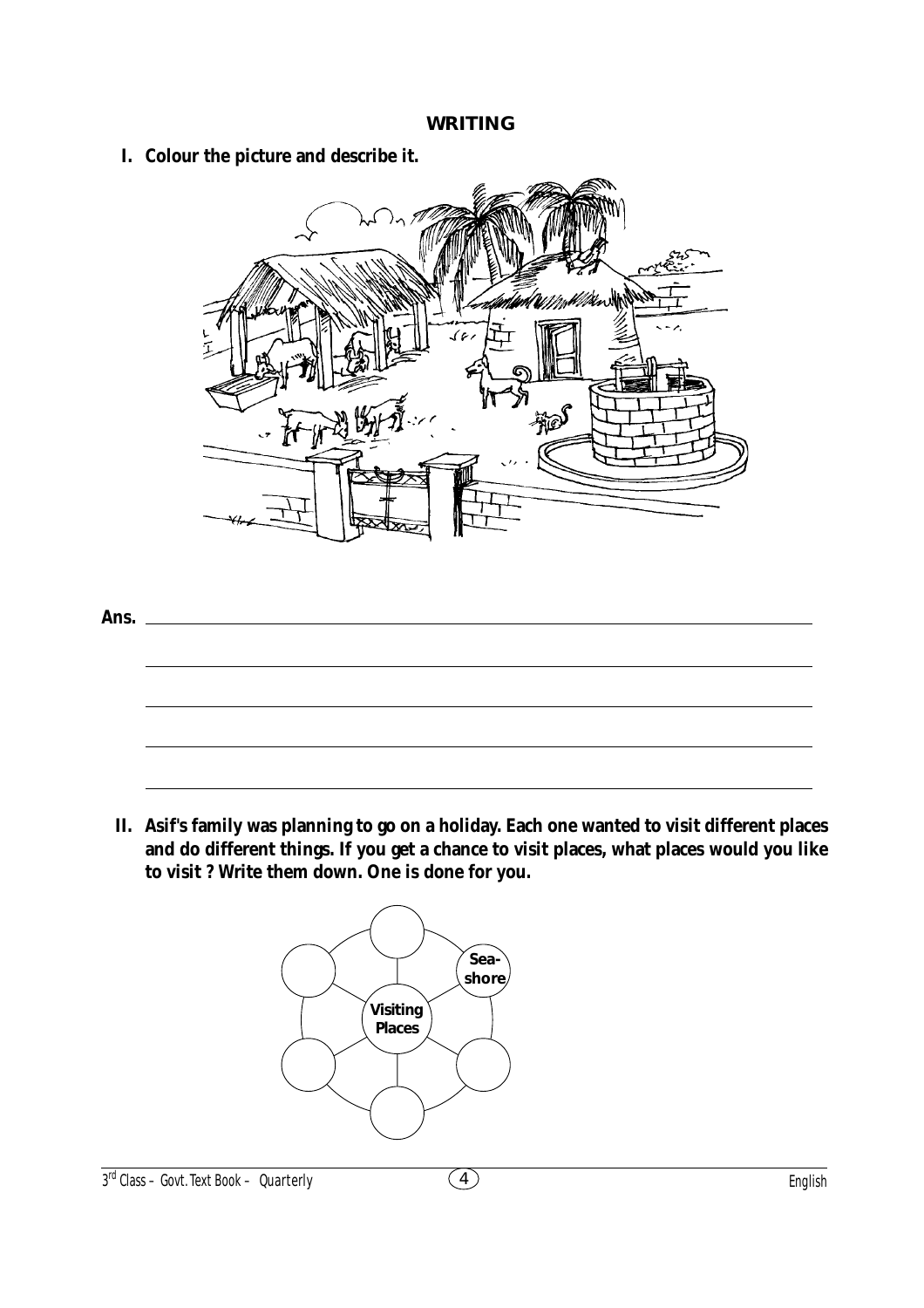#### **III. Add lines to the following poem.**

A) A table and a chair Here is a fable Of an old table And of a chair Who went for a fair.

> As they reached the town The chair bought a gown The table bought a gun And they had a great fun.

**B) Now add a few more lines telling what the chair and table did.** The table and the chair

 **VOCABULARY**

**I. a) The little red hen made some sweet bread from the wheat flour. Now talk about various things that you can make with wheat.**

**For example you can say,**

I can make upma.

| ົ<br>∼ |  |
|--------|--|

- 3) 4)
- **b) Share with your friends the steps that you take to make a chapati with wheat. Then write them. One step is given here.**

Take a cup of wheat flour.

 $3<sup>rd</sup> Class - Govt. Text Book - **Quarterly** 5 5$